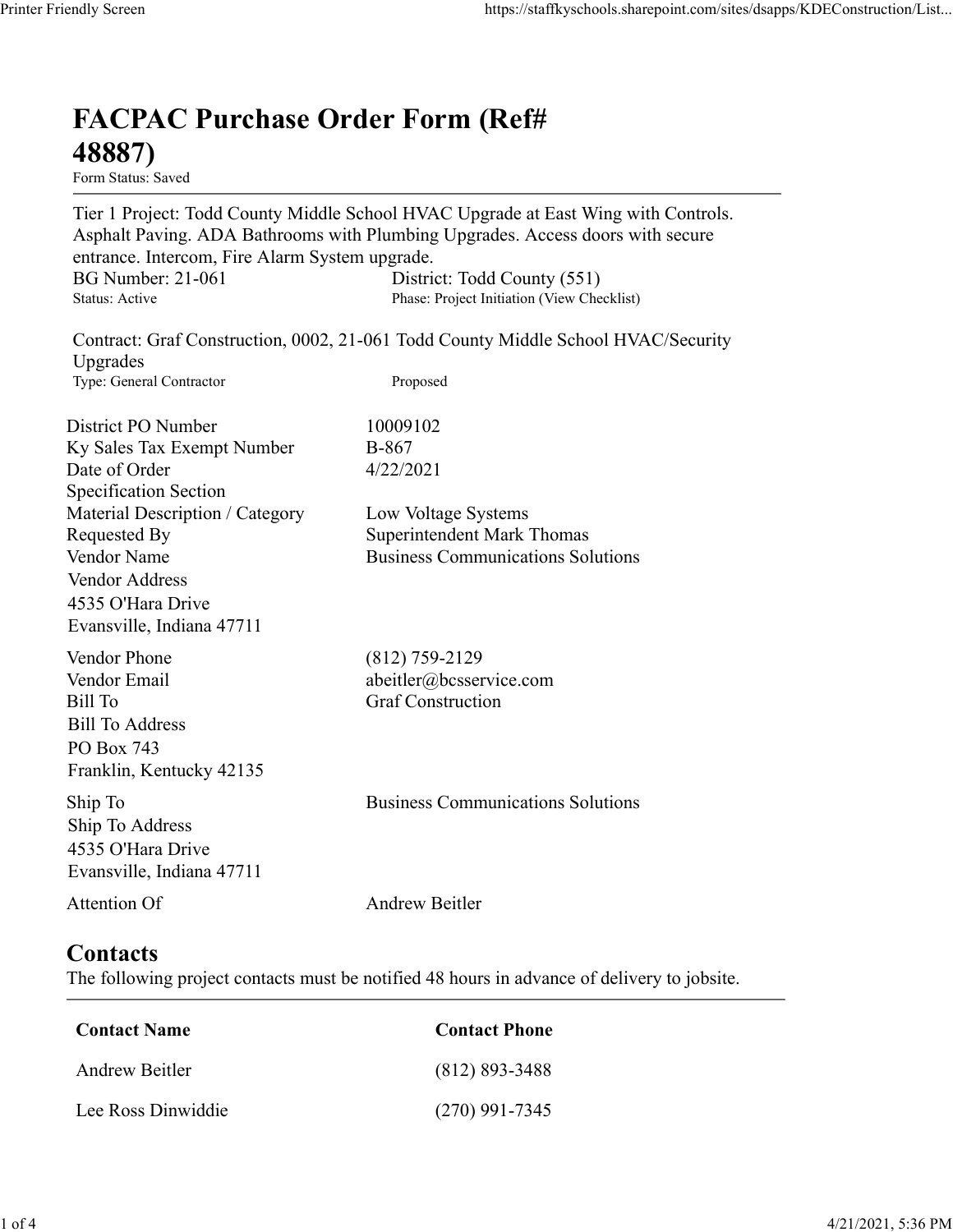## **Materials**

| endly Screen                                                                                                                                                                                                               | https://staffkyschools.sharepoint.com/sites/dsapps/KDEConstruction/List |          |                       |              |  |
|----------------------------------------------------------------------------------------------------------------------------------------------------------------------------------------------------------------------------|-------------------------------------------------------------------------|----------|-----------------------|--------------|--|
|                                                                                                                                                                                                                            |                                                                         |          |                       |              |  |
| <b>Materials</b><br>Furnish the necessary materials to complete the following bid package(s) / specification<br>section(s) in its entirety. All materials shall be in accordance with the requirements of the<br>Contract. |                                                                         |          |                       |              |  |
| <b>Item Description</b>                                                                                                                                                                                                    | Item<br><b>Number</b>                                                   | Quantity | <b>Unit Price</b>     | <b>Total</b> |  |
| Low Voltage Equipment                                                                                                                                                                                                      | $\mathbf{1}$                                                            |          | \$156,031.67          | \$156,031.67 |  |
|                                                                                                                                                                                                                            |                                                                         |          | Purchase Order Total: | \$156,031.67 |  |
| <b>Authorization</b>                                                                                                                                                                                                       |                                                                         |          |                       |              |  |
| <b>Owner Authorization Date</b><br>Vendor Authorization Date                                                                                                                                                               | 4/22/2021<br>4/22/2021                                                  |          |                       |              |  |
|                                                                                                                                                                                                                            |                                                                         |          |                       |              |  |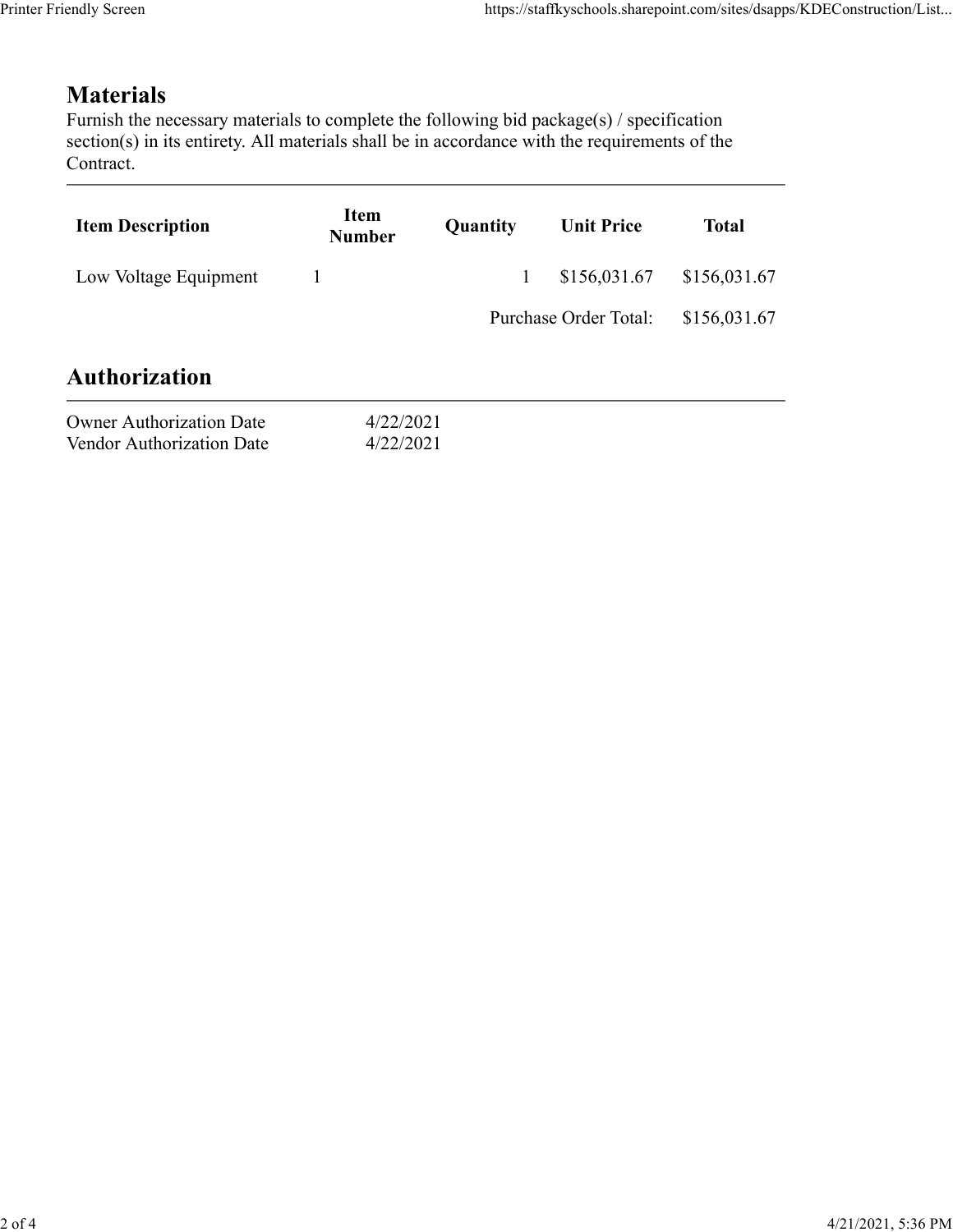| Printer Friendly Screen<br>https://staffkyschools.sharepoint.com/sites/dsapps/KDEConstruction/List<br>Purchase Order Signature Page (Online Form Ref# 48887)                                                                                                                                                                                                                                                                                                                     |      |  |  |  |  |
|----------------------------------------------------------------------------------------------------------------------------------------------------------------------------------------------------------------------------------------------------------------------------------------------------------------------------------------------------------------------------------------------------------------------------------------------------------------------------------|------|--|--|--|--|
|                                                                                                                                                                                                                                                                                                                                                                                                                                                                                  |      |  |  |  |  |
| Vendor                                                                                                                                                                                                                                                                                                                                                                                                                                                                           | Date |  |  |  |  |
| Owner                                                                                                                                                                                                                                                                                                                                                                                                                                                                            | Date |  |  |  |  |
| <b>Terms and Conditions</b><br>1. Drawings, catalogs, cut sheets, or samples shall be submitted for approval.                                                                                                                                                                                                                                                                                                                                                                    |      |  |  |  |  |
| 2. All invoices shall be sent to the contractor/subcontractor designated on the purchase<br>order for approval. No invoices shall be sent directly to the Board of Education<br>(Owner) for payment.<br>3. All invoices shall reference the purchase order number.                                                                                                                                                                                                               |      |  |  |  |  |
| 4. No change in, modification of, or revision of this order shall be valid unless in writing<br>and signed by the Owner.<br>5. Vendor agrees to observe and comply with all applicable federal, state and locals laws,<br>rules, ordinances and regulations in performance of this order.                                                                                                                                                                                        |      |  |  |  |  |
| 6. Vendor shall not assign this order or any right hereunder without first having obtained<br>the written consent of the Owner.<br>7. Deliveries are to be made in accordance with the Owner's schedule, as directed by the<br>General Contractor (GC), Construction Manager (CM) or Qualified Provider (QP).<br>8. The Owner may cancel this purchase order in whole or in part in the event that the                                                                           |      |  |  |  |  |
| vendor fails or refuses to deliver any of the items purchased, within the time provided,<br>or otherwise violates any of the conditions of this purchase order, or if it becomes<br>evident that the vendor is not providing materials in accordance with the specifications<br>or with such diligence as to permit delivery on or before the delivery date.<br>9. The vendor agrees to deliver the items to the supplied hereunder free and clear of all                        |      |  |  |  |  |
| liens, encumbrances and claims.<br>10. If any of the goods covered under this purchase order are found to be defective in<br>material or workmanship, or otherwise not in conformity with the requirements of this<br>order, the Owner, in addition to the other rights which it may have under warranty or<br>otherwise, shall have the right to reject the same or require that such articles or<br>materials be corrected or replaced promptly with satisfactory materials or |      |  |  |  |  |
| workmanship.<br>11. By acknowledging receipt of this order, by performing the designated work or any<br>portion thereof, or by shipping the designated goods, the vendor agrees to the terms and                                                                                                                                                                                                                                                                                 |      |  |  |  |  |